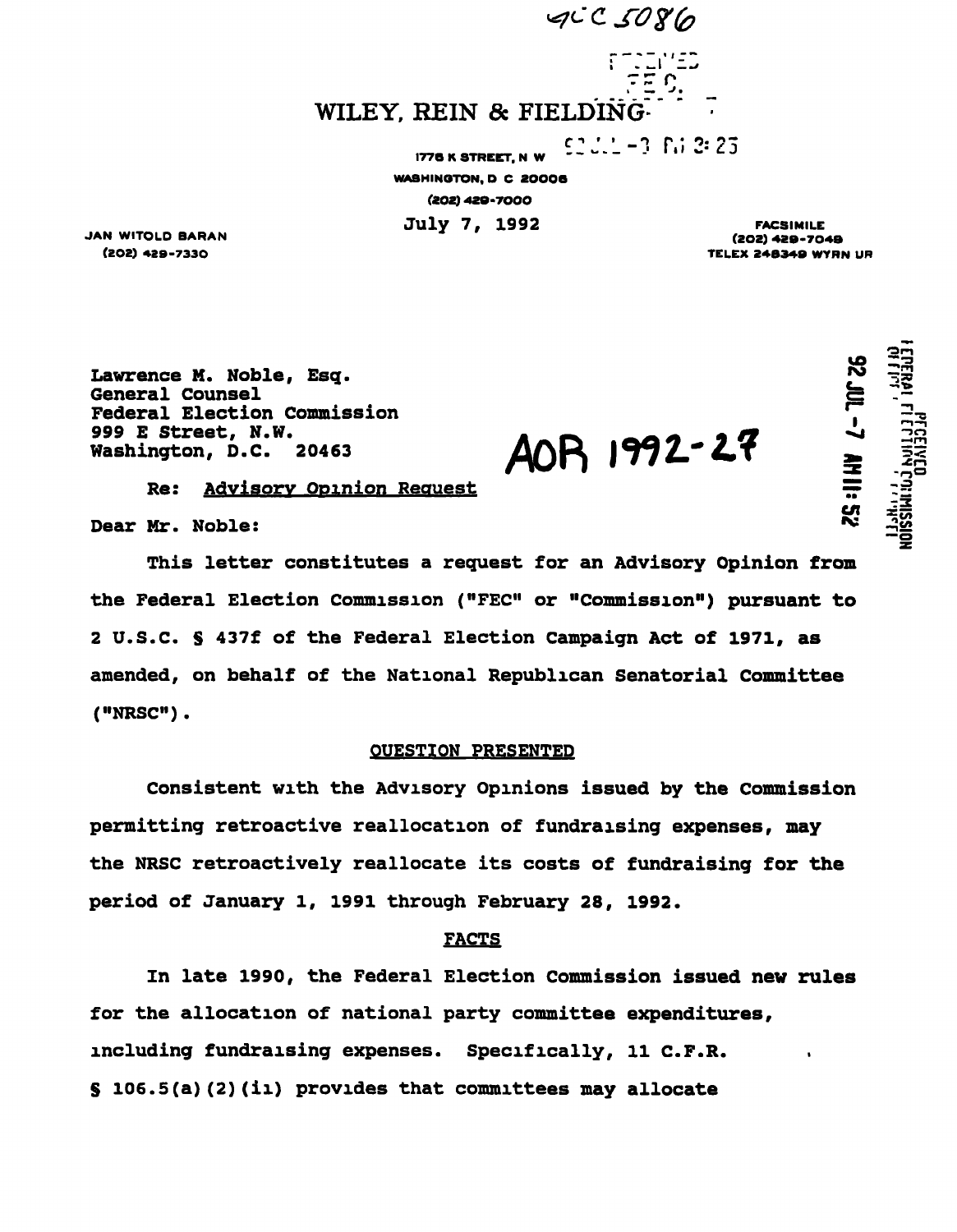Lawrence M. Noble, Esq. July 7, 1992 Page 2

> [t]he direct costs of a fundraising program or event including disbursements for solicitations of funds and for planning and administration of actual fundraising events, where federal and non-federal funds are collected by one committee through such programs or event.

Further, 11 C.F.R. § 106.5(c)(3) states that "Senate and House campaign committees shall allocate the costs of each combined federal and non-federal fundraising program or event according to paragraph (f) of this section, with no minimum percentages required." Section 106.5(f) provides that "[i]f federal and nonfederal funds are collected by one committee through a joint activity, that committee shall allocate its direct costs of fundraising . . . according to the funds received method." Finally, 11 C.F.R. § 104.10(b)(2) requires the itemized reporting of all fundraising expenditures.

These rules represent a substantial change to the regulations as they existed prior to January 1, 1991. They are complex and require entirely new reporting of these allocated expenditures. As of January, 1991, when the rules went into effect, the NRSC did not have an accounting system in place which could accommodate the new allocation and reporting requirements. From January 1, 1991 to February 29, 1992, the NRSC paid all fundraising expenses from its federal account. During the same period, while the NRSC was permitted by 11 C.F.R. § I06.5(a)(2) to allocate its fundraising costs, the NRSC did not have the internal capacity to do so.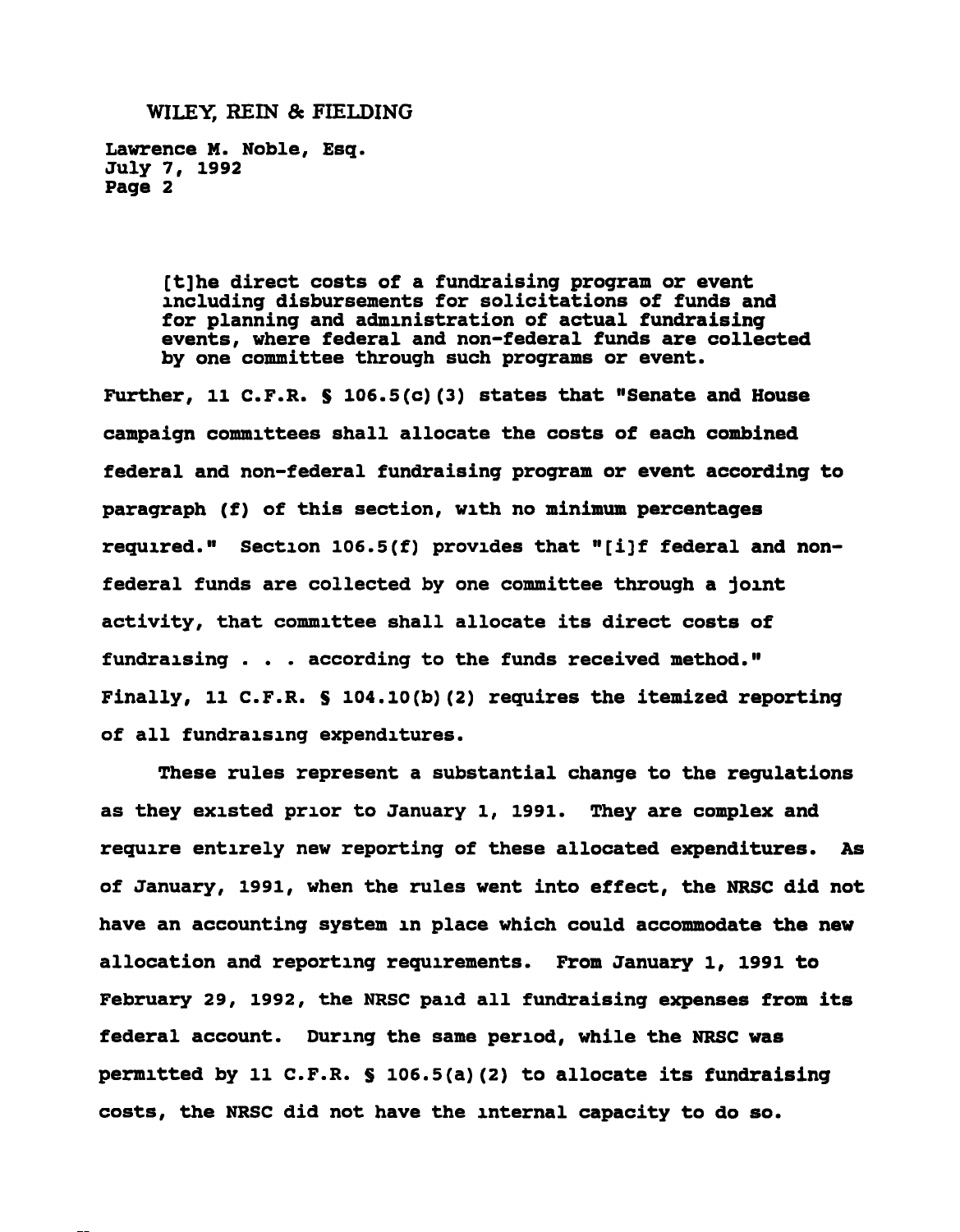Lawrence M. Noble, Esq. July 7, 1992 Page 3

However, as of March 1, 1992, the NRSC implemented an accounting and reporting system to allow it to allocate and report costs in accordance with the Regulations. The NRSC would now like to retroactively reallocate the fundraising expenditures covered by section 106.5 for the period of January 1, 1991 through February 2, 1992.

In order to assist the Commission in making its determination, the NRSC will attempt to answer those questions raised by the General Counsel's Office prior to issuing Advisory Opinion 1992-2, Fed. Election Camp. Fin Guide (CCH) ¶ 6045 (1992) to the Democratic National Committee ("DNC") regarding the reallocation of fundraising costs retroactive to January, 1991.

First, the costs which the NRSC seeks to reallocate includes all costs of fundraising permitted pursuant to section 106.5(a)(2). This is meant to include those costs which the Commission permitted the DNC to reallocate  $-$  i.e. the costs of salaries and benefits attributable solely to fundraising. Further, the NRSC's records distinguish between fundraising expenses and administrative or other expenses.

Second, this request covers two types of fundraising: direct mail and major donor programs. The NRSC direct mail fundraising contains purely fundraising messages and do not include generic party building messages or party advocacy messages distinct from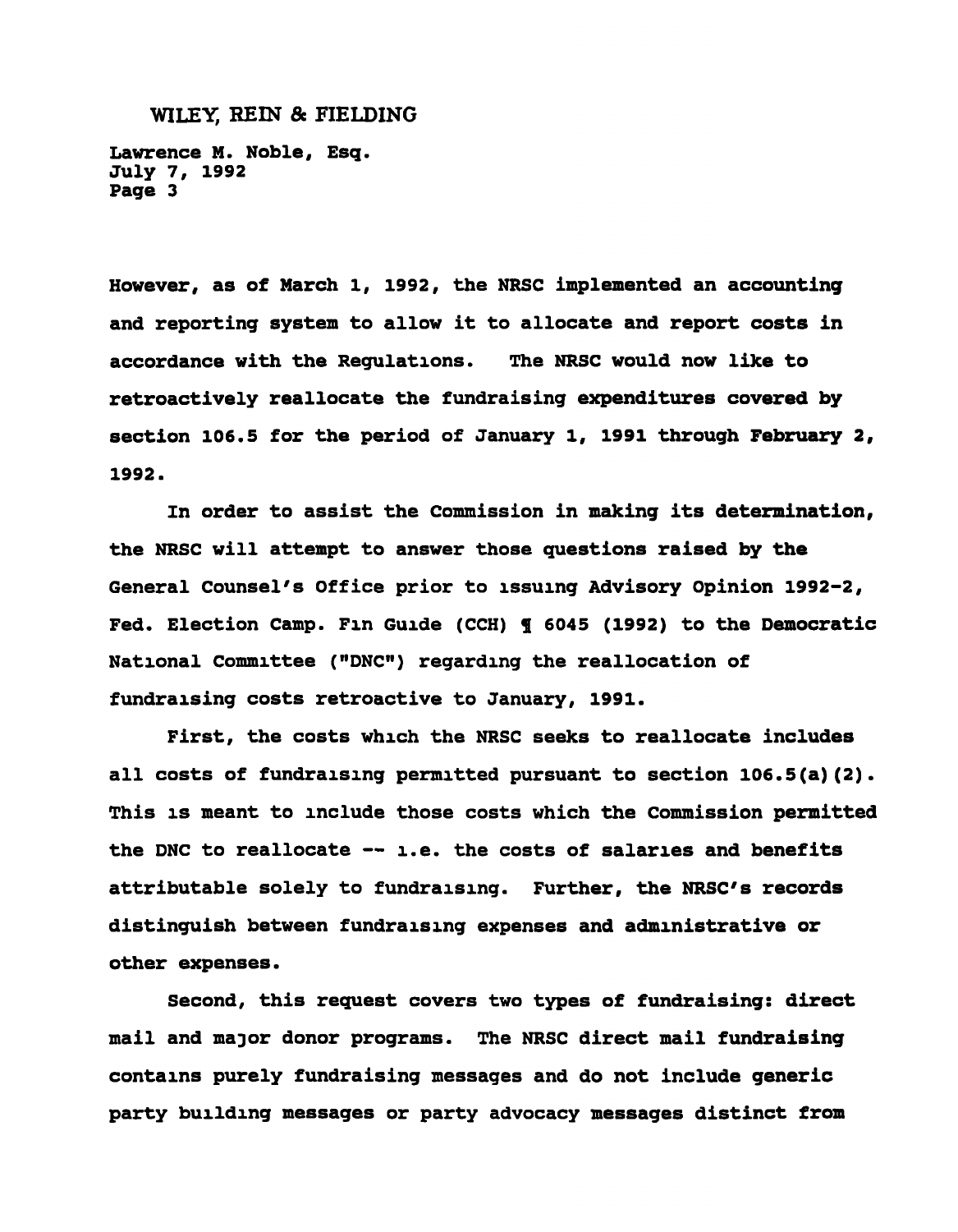Lawrence M. Noble, Esq. July 7, 1992 Page 4

the fundraising message. Further, the major donor programs, such as the NRSC Trust and Round Table, are 100% fundraising programs. These programs are event oriented. Further, this request does not encompass any joint fundraising events operated pursuant to 11 C.F.R. § 102.17, but encompasses purely NRSC fundraising events.

Third, the NRSC personnel who work on fundraising do so on a full-time basis. Only the salaries of these individuals will be reallocated.

### DISCUSSION

The Commission has on three occasions permitted the retroactive reallocation of expenses which are subject to the Commissions new allocation regulations. In issuing its previous Advisory Opinions permitting the retroactive reallocation of these applicable expenses, the Commission has recognized that "the allocation regulations represent significant revisions to past practice and require a brief period of adjustment, i.e., the current election cycle, by political committees acting in good faith." AO 1992-2, Fed. Election Camp. Fin. Guide (CCH) **q** 6045 (1992). see also AO 1991-25, Fed. Election Camp. Fin. Guide (CCH) f 6029 (1991); AO 1991-15, Fed. Election Camp. Fin. Guide (CCH) f 6019 (1991). Despite the fact that the NRSC engages in fundraising for its federal and non-federal accounts, the NRSC did not have the capacity at the time the regulations went into effect